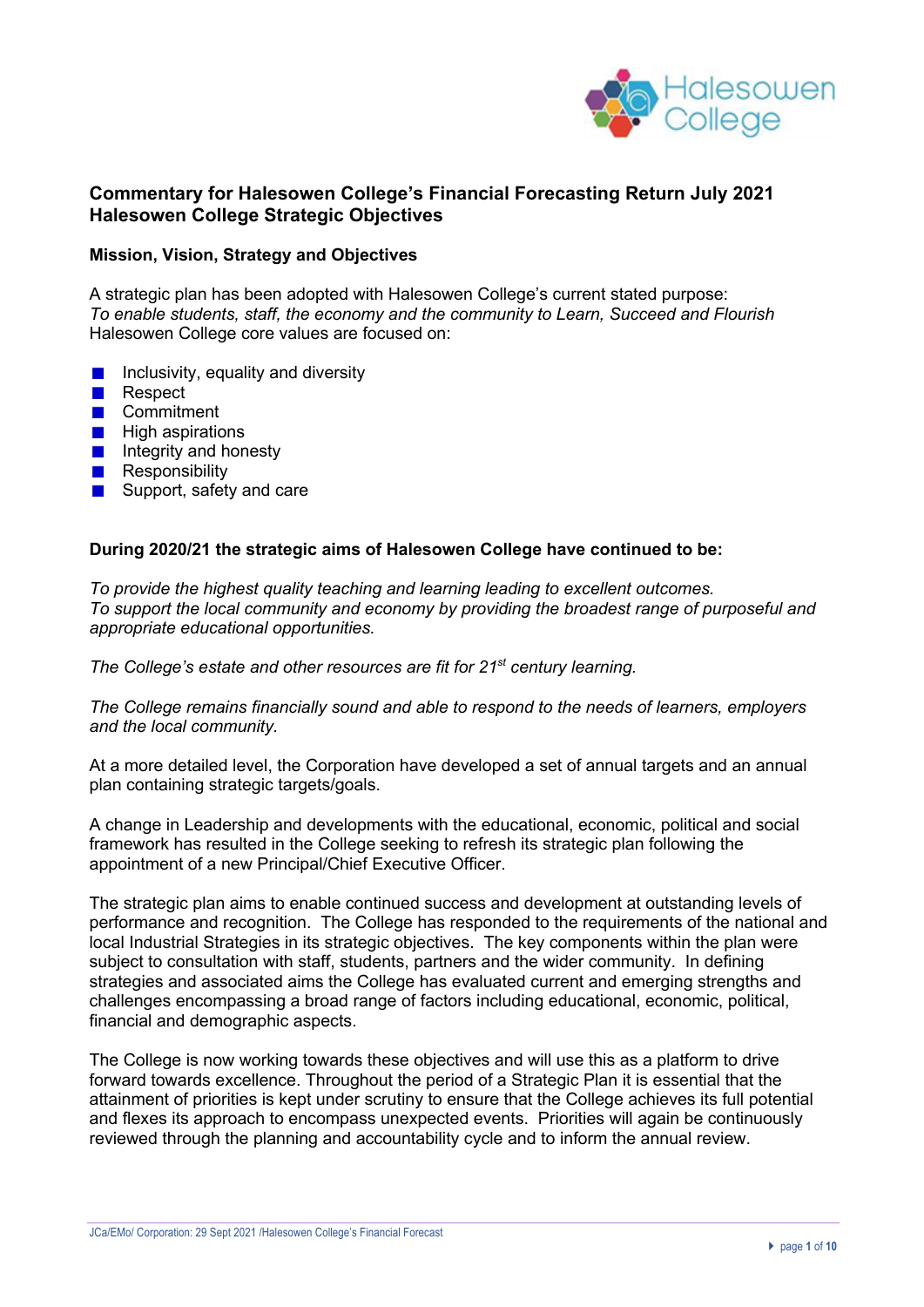The strategic plan provides a fundamental platform to attain challenging ambitions over a three to five year period. The strategies are reviewed annually within the planning cycle based on a clear set of targets to put in place the vision for the College.

In developing the new strategic plan, the college has focused on educational character which can be summarised as "a lively, ambitious and highly inclusive tertiary college providing a broad and extremely supportive education to young people from across the West Midlands, and an increasing range of vocational Higher Education courses, Apprenticeships and training for adults".

The purpose has been revised to "Halesowen College exists to provide the exceptional education, training and support that will transform life chances and equip our community to flourish in a changing world."

The new strategic plan builds on previous achievements and is structured around these six aims:

- A broad, inclusive, responsive and purposeful curriculum
- Exceptional teaching, learning and outcomes
- Learning environments that make a difference
- A diverse, empowered, supportive and accountable community
- Finance and resources: sound finances to allow investment and keep us ahead of the game
- Reputation as the go-to college

The College operates on a committee structure. The approach to reporting has been focussed on key issues affecting the strategic overview of the College. This is based on items falling within the risk framework set out in the plan and emerging developments. The College operates, in addition to the statutory committees, a Finance and General Purposes, Students, Curriculum and Quality and Remuneration Committees.

This Committee structure allows a more detailed discussion to ensure adequate challenge and support for the senior management team and facilitate the continued high standards at Halesowen College.

The CFFR is consistent with the Corporation;' strategic vision to maintain sound finances to allow investment and keep ahead of the game the following objectives are the basis of this forecast:

- plan the college's finances for future sustainability
- maximise income from key funding streams
- seek opportunities for diversification and enterprise
- manage the balance between efficiency and quality
- invest purposefully for the college and students' future

The following KPIs will ensure that these challenging yet achievable objectives are met:

- Liquidity >4
- EBITDA as a% of income >8%
- Borrowing as a % of income <17%
- Pay as a % of income <60%

# **Year on Year Movements**

The college income base is growing modestly. The financial model for 2021/22 is more challenging given that it is predicted on a growth model. However, despite increased costs, most notably of pay, the financial position is reasonably stable with the largest source of income guaranteed through the lag. Financial targets associated with outstanding financial health will be challenging yet remain achievable.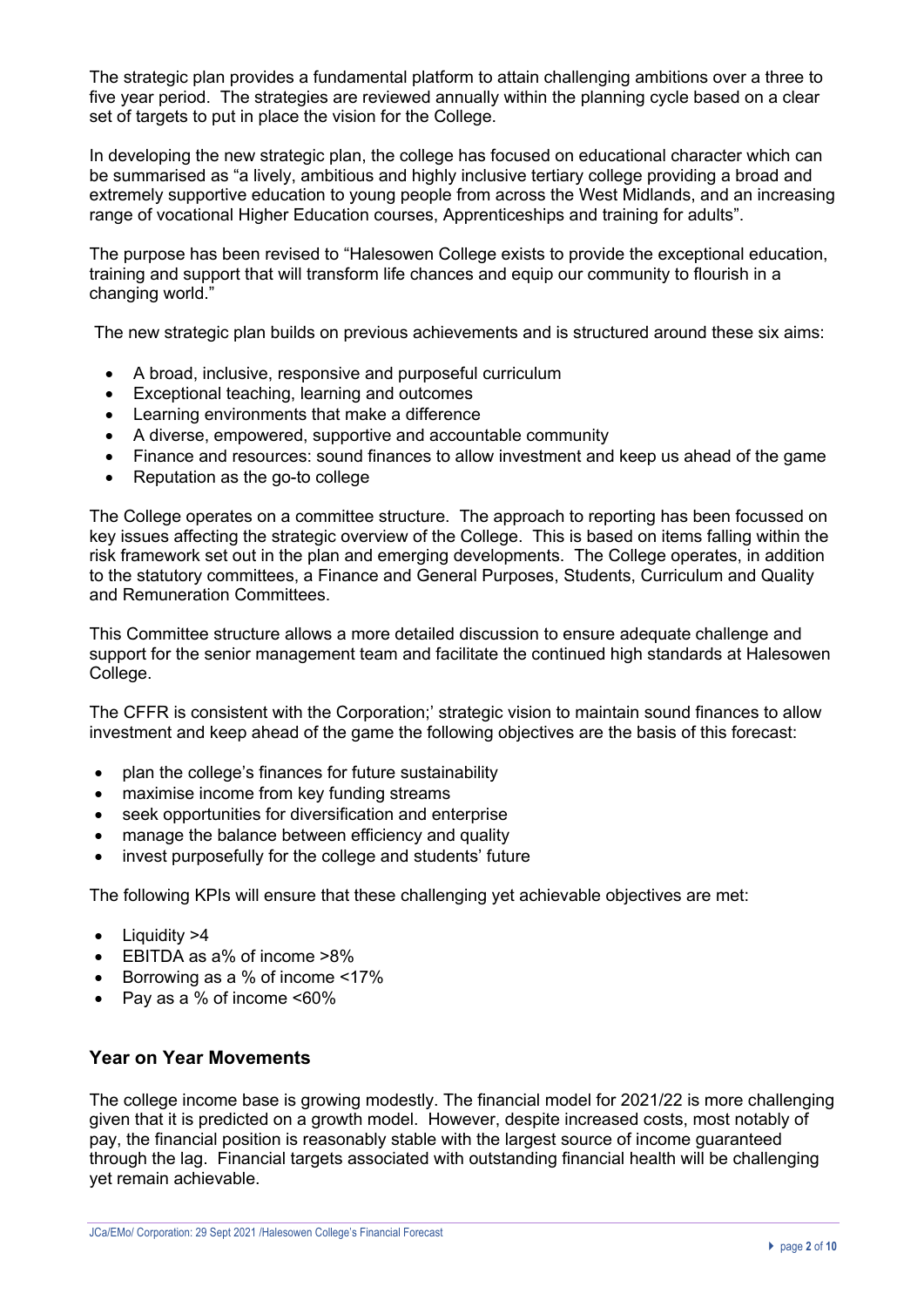The pay budget is derived from the current curriculum plans with the critical mass of delivery on site but retaining some elements of online learning. The curriculum plans have been prepared on a growth model. If the student numbers are not realised, then the pay establishment will need to be reconsidered early in the autumn term. Approximately £250,000 of the pay budget relates to sessional staffing to build some flexibility into the model. Despite the increase in pay, a number of savings from support staff and management have been made.

The non-pay costs in certain areas have increased modestly overall with key changes on the current year model:

- Costs of staff training have decreased as more professional development is conducted online negating the costs of travel and accommodation
- Increased costs of car allowances as assessors and work placement co-ordinators resume regular visits to learners in the workplace
- Equipment and licenses increased as additional digital licenses are required to support online and blended learning plus existing licenses are increasing sharply in price notably Adobe and **Microsoft**
- Insurance has increased to provide enhanced levels of cover for cyber and employers liability
- Exams has increased to reflect a more traditional year in 2022
- Student welfare increased to reflect the level of grant awarded

The balance sheet is stable across the period except for the turbulence caused by the valuation of the College's share of the LGPS pension fund liabilities calculated in accordance with FRS102. Cash reserves are being utilised to provide ongoing investment in the college in accordance with the strategic plan, but the level of liquidity needed to retain outstanding financial health will not be compromised.

## **Outturn 2021**

In accordance with the Financial Regulations of Halesowen College annual estimates of income and expenditure must be prepared. These are considered and subsequently approved by the Corporation with any changes to the budget considered and approved by the Finance and General Purposes Committee throughout the year. Should the review result in a material change to financial health or that financial targets were no longer achievable then the Committee would refer the budget back to Corporation. The budgeting, target setting and forecast processes are essential to ensure that the College exercises adequate financial control over its resources and establishes limits within which the College can operate and achieve its overarching strategies. The budget is formally reviewed termly risk factors in the income base and expenditure profile re-evaluated.

Despite ongoing challenges, the current year remains stable financially and the College is forecast to retain its outstanding financial health. The financial strategy continues to be to balance the need to invest in the future against the benefits of outstanding financial health whilst always retaining resilience and a well geared balance sheet.

| Summary of Budget 2020/21 |                           |                              |                |                   |                               |            |
|---------------------------|---------------------------|------------------------------|----------------|-------------------|-------------------------------|------------|
|                           |                           |                              |                |                   |                               |            |
|                           |                           |                              | 2020/21        | 2020/21           | 2020/21                       |            |
|                           | 2019/20<br><b>INITIAL</b> | 2019/20<br><b>REVISION 3</b> | <b>INITIAL</b> | <b>REVISION 1</b> | <b>IREVISION 2 REVISION 3</b> | 2020/21    |
| Income                    | 27,404,516                | 27,514,664                   | 27,719,372     | 28,526,364        | 28,323,014                    | 28,442,471 |
| Non pay                   | 10,429,329                | 11,116,011                   | 11,012,778     | 11,517,073        | 11,349,243                    | 11,401,387 |
| Pay                       | 16,313,895                | 15,811,000                   | 16,280,720     | 16,543,132        | 16,550,752                    | 16,600,752 |
| Surplus/(Deficit)         | 661,292                   | 587,653                      | 425,874        | 466,159           | 423,019                       | 440,332    |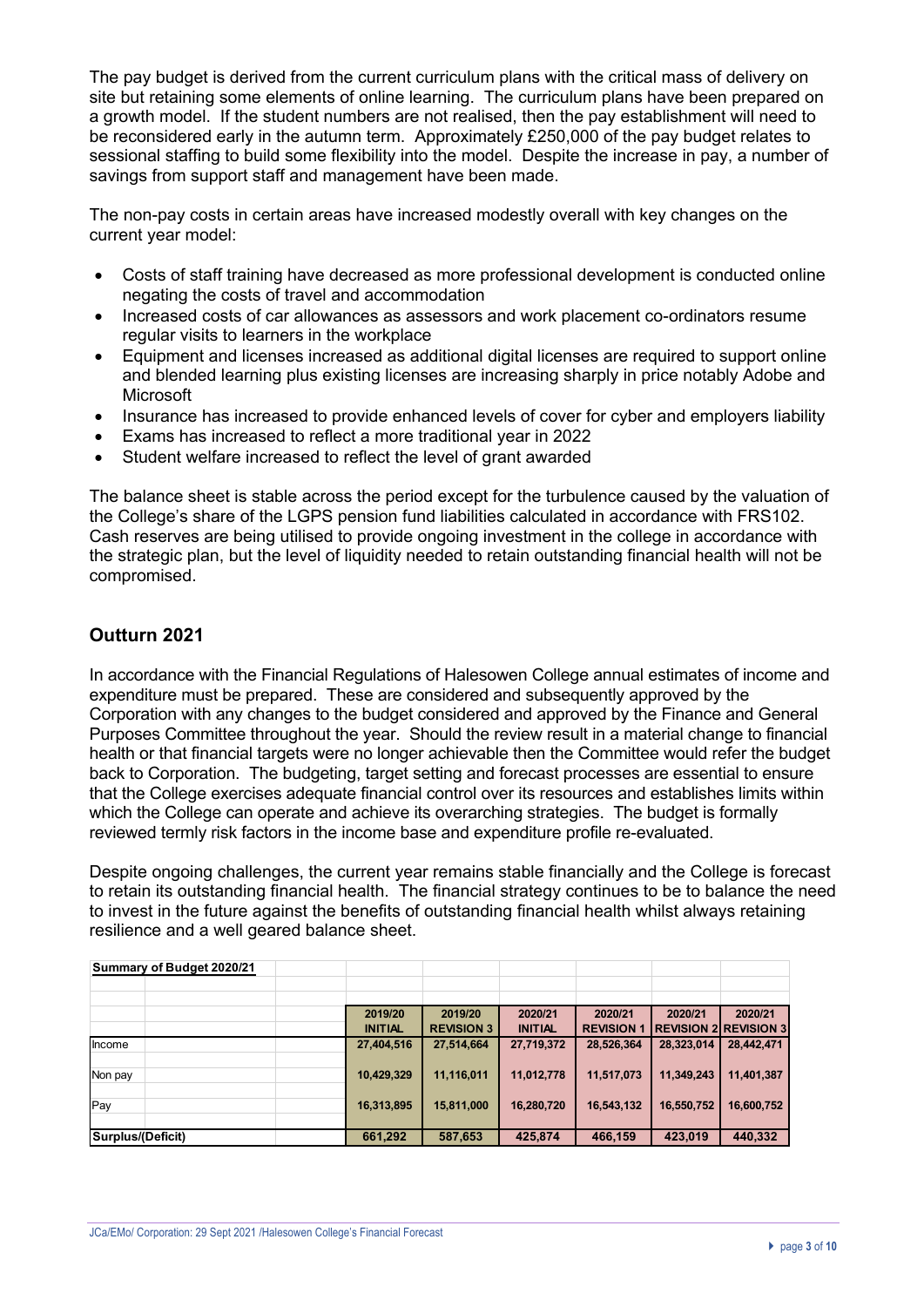Whilst the overall surplus (net of FRS102 charges) remains constant there are several movements in income, pay and non-pay. The main points are:

- Income for Covid testing
- Reduced level of apprenticeship income
- Continued loss of commercial income
- Consolidation of a pay award
- Additional costs for external audit

## **Key risks to the financial model remain as follows:**

- Funding methodology no longer being fit for purpose in a post lockdown delivery model
- Failure to achieve contractual targets/ student numbers (AEB)
- Uncertainty with apprenticeships and work placement
- Failure to maintain financial targets to at least a health standard of good
- Overspend on pay budget
- Cost pressures associated with the living wage and National Insurance and pensions costs
- Ongoing costs of PPE and Covid testing
- Decline in recruitment/retention/achievement of students
- Failure to maintain reputation and competition from other providers
- Failure to manage capital development/budget overspend
- Rising prices on key non-pay items
- Failure to move to digital platforms
- § Failure to meet quality standards
- Failure to achieve value for money

Overall, the College remains financially stable despite a continued landscape of increased risk.

### **Cash Flow**

The risks to the financial model are outlined above. The college has a very strong liquidity position and there is no risk of the ratio falling below 2 in the model. Despite this there is no room for complacency and the monthly cash flow is an integral part of the management accounts pack. The financial dashboard would highlight any concerning trends and allow positive remedial action at a very early stage.

### **Contribution of areas of material activity**

It is important that the College Corporation and leadership team understand how the institution generates its income and how resources are expended. In addition, there must be clarity regarding priority areas and levels of investment to support the strategic plan. The budgetary process and effective budgetary control are integral to ensure that resources are allocated appropriately, and that the College retains robust financial health. Financial Regulations state that in order that the College exercises adequate financial control over its resources, the Principal will prepare annual estimates of income and expenditure to be considered in detail by the Finance and General Purposes Committee and subsequently approved by the Corporation. The framework for the establishment, revision and monitoring of revenue budgets set out in Financial Regulations is supplemented by a Budgeting Policy which provides further details of:

■ roles and responsibilities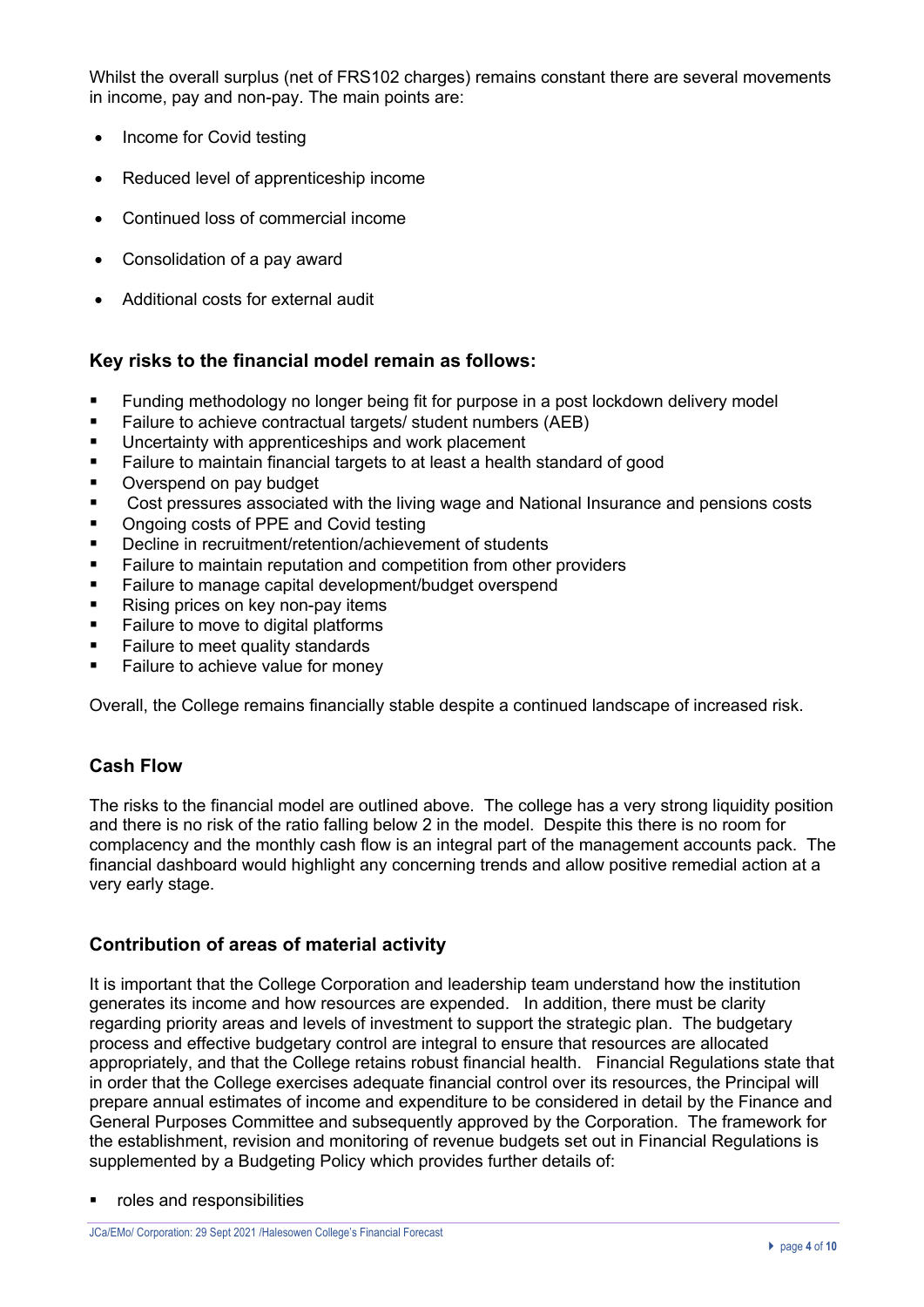- rationale for budget preparation
- monitoring of budgets
- evaluation of financial performance
- **•** process of budget preparation
- **■** determination of budget

A costing system is an extension to the budgetary process and ensures that College activities generate the required level of contribution to overhead to support fixed costs and realise the target levels of surplus for ongoing investment.

The College has a costed curriculum model which has the following objectives:

- To establish a methodology which is easily understood and easily applied thus contributing to the open and transparent style of financial management within the College.
- Setting financial information against a range of non-financial factors such as quality statistics, enrolment trends and labour market information builds up a holistic picture of each division and supports the Ofsted approach of intent, implementation and impact
- An effective tool to assist managers in establishing whether activities are financially viable before they are offered. However, costing must not be the sole factor when considering College provision. Educational factors especially those coterminous with national, regional and local priorities must be focal to the decision making process.
- **Provides increased clarity regarding financial parameters; for example, determination of** minimum class size, promotes ownership of developments within curriculum teams.
- **To ensure that the fixed costs of the College can be supported by the portfolio of activities at** any given time.
- **To enhance the scope and detail of management information.**
- To support the tuition fee policy forming a basis for pricing of courses for adult learners. This should take into account any national directives concerning fees, relevant College policies and local educational priorities.
- **Control the cost of curriculum delivery within income levels.**
- **Manage the delivery of curriculum elements within overall programmes to derive an** income/cost balance.
- Provide a flexible framework in which curriculum managers can deliver activities to meet  $\bullet$ learner needs whilst ensuring value for money.
- Promote efficiency, effectiveness and economy.  $\bullet$

The College has established a challenging target of a 50% contribution rate for all curriculum areas. Currently the College overall is falling short of the challenging target of a 50% contribution rate by 1 percentage point. This correlates with the financial pressures highlighted in the budget for 2021/22 as whilst the college can retain outstanding financial health, this is much more challenging as the model is predicated on growth. Through the lagged model and finite resources for AEB and apprenticeships then the College, in the short term, may deliver more activity than it is paid. This is a feature of the lagged model and the need to demonstrate growth and build capacity in priority areas before additional contracts are awarded.

Where areas are making a lower contribution, the key reason is small group size. This is a key factor to monitor and manage in the year ahead. However, the College is committed to breadth of curriculum in order to meet the needs of the learner and employers. There may be some curriculum redesign in order to create a more efficient model.

# **Halesowen College Enterprises Limited**

Halesowen College Enterprises is a company limited by shares and wholly owned by Halesowen College. It was incorporated on 16 February 1993. The Company's registration number is 2790416. This company operates all commercial and for profit activities at Halesowen College Halesowen College Enterprises provides and promotes College retail outlets plus other profit making activities including room hire, non-funded bespoke training and the sale of study aids and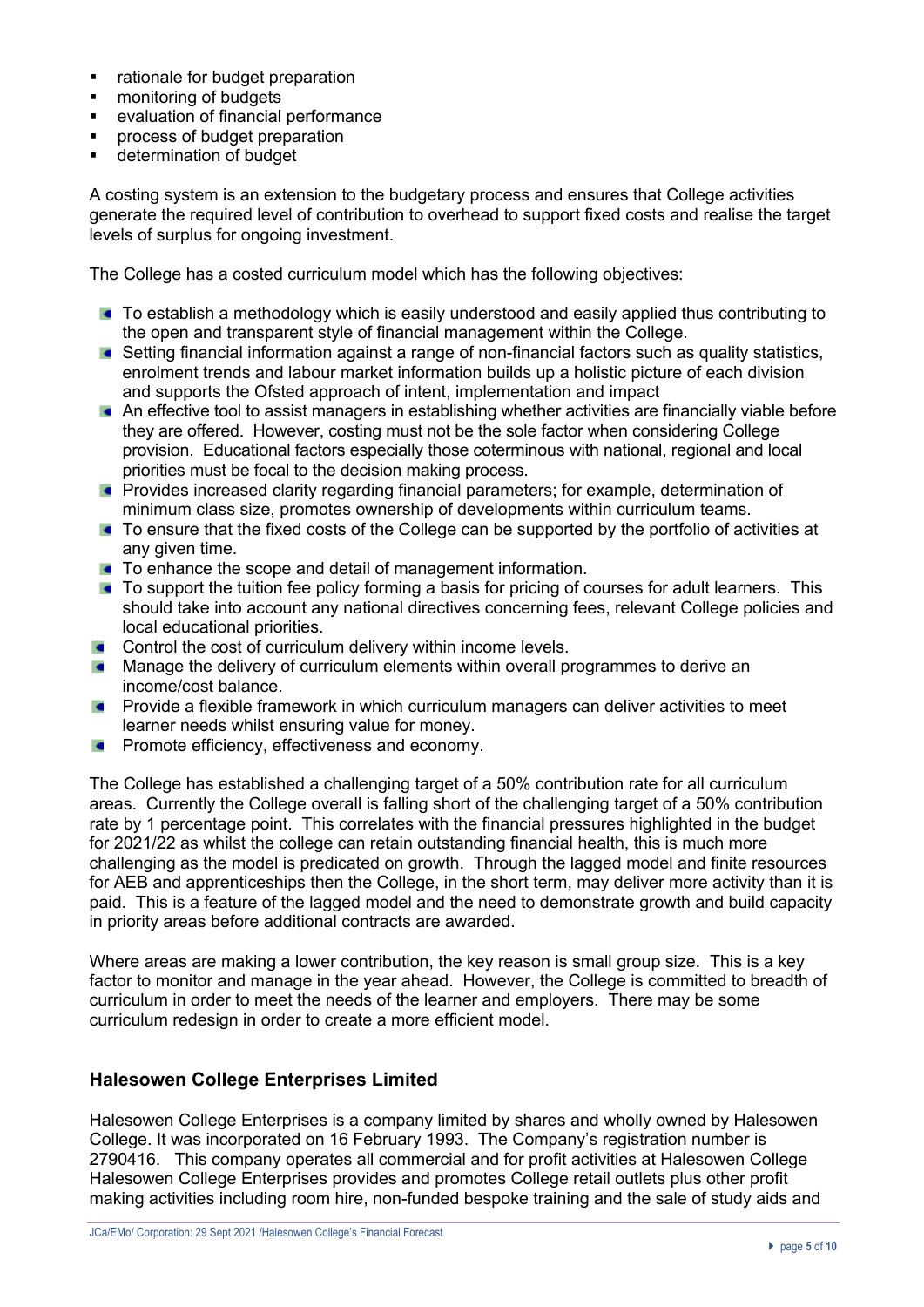other retail goods. The Company employs retail and cleaning staff to provide high quality ancillary services to the College.

The Company has a business plan; a comprehensive, future oriented, continuous process of management which is implemented within a formal framework. The aim of this business plan is to establish the strategic objectives for the short and medium term including a clear financial profile. This business plan is not reflective of the current position but based on eased lockdown restrictions and a return to on site delivery from September 2021. The lockdowns due to the covid19 pandemic impacted significantly on the company and resulted in the modest surpluses previously achieved being eroded to the point where 2020/21 may be a deficit position. In accordance with the government's roadmap for lockdown easing, this budget has been prepared on 2018/19 levels of trade.

The financial plan/budgets must be continually monitored and updated as appropriate throughout the financial year in order to identify any significant variances or adverse trends and take prompt management action/re-forecast. This is especially pertinent in a year where it is hoped that there will be no further restrictions enforced due to Covid19.

It is also necessary to formally review the business plan annually to re-evaluate the objectives, opportunities and risks. Halesowen College Enterprises' Business Plan expresses clearly in quantifiable terms the costs of achieving the Company's current objectives which contribute to those defined in Halesowen College's Strategic Plan. In addition, the income and expenditure profile associated with a projected volume of activity is stated. The financial plan indicates to the Company Directors and College governing body via the consolidated business model the current and projected financial health, and activities of the Company. As stated above the objectives of the Company contribute to and are in accordance with the College's stated purpose to Learn, Flourish and Succeed and, its overarching strategic aims.

The establishment and running of a limited company is not without risk and the financial consequences can be substantial if a trading venture results in financial loss and a possible claim by third parties. As such, risks must be identified and monitored with systems in place to ensure operational effectiveness, probity and accountability in relation to the use of funds.

It is vital that the Company earns sufficient income to cover all costs and ensure appropriate:

- use of funds
- $\blacksquare$  transparent accountability and governance
- $\blacksquare$  robust business planning
- $\blacksquare$  effective risk management
- high quality and vigorous financial control
- $\blacksquare$  levels of customer satisfaction
- $\blacksquare$  excellent quality
- $\Box$  compliance with statutory requirements

Due to the current trading position the Company may realise a loss at 31 July 2021. Halesowen College has provided a guarantee of support to January 2022.

## **Servicing of Debt and Capital Projects**

The college has an ambitious estates strategy. The main purposes of this strategy are as follows:

- to ensure that the College has an excellent estate to respond to current and future business needs and utilises its current outstanding financial base to invest in the pursuance of excellent learning and teaching for all.
- that the estate contributes to an outstanding student experience in terms of location, size, configuration and quality.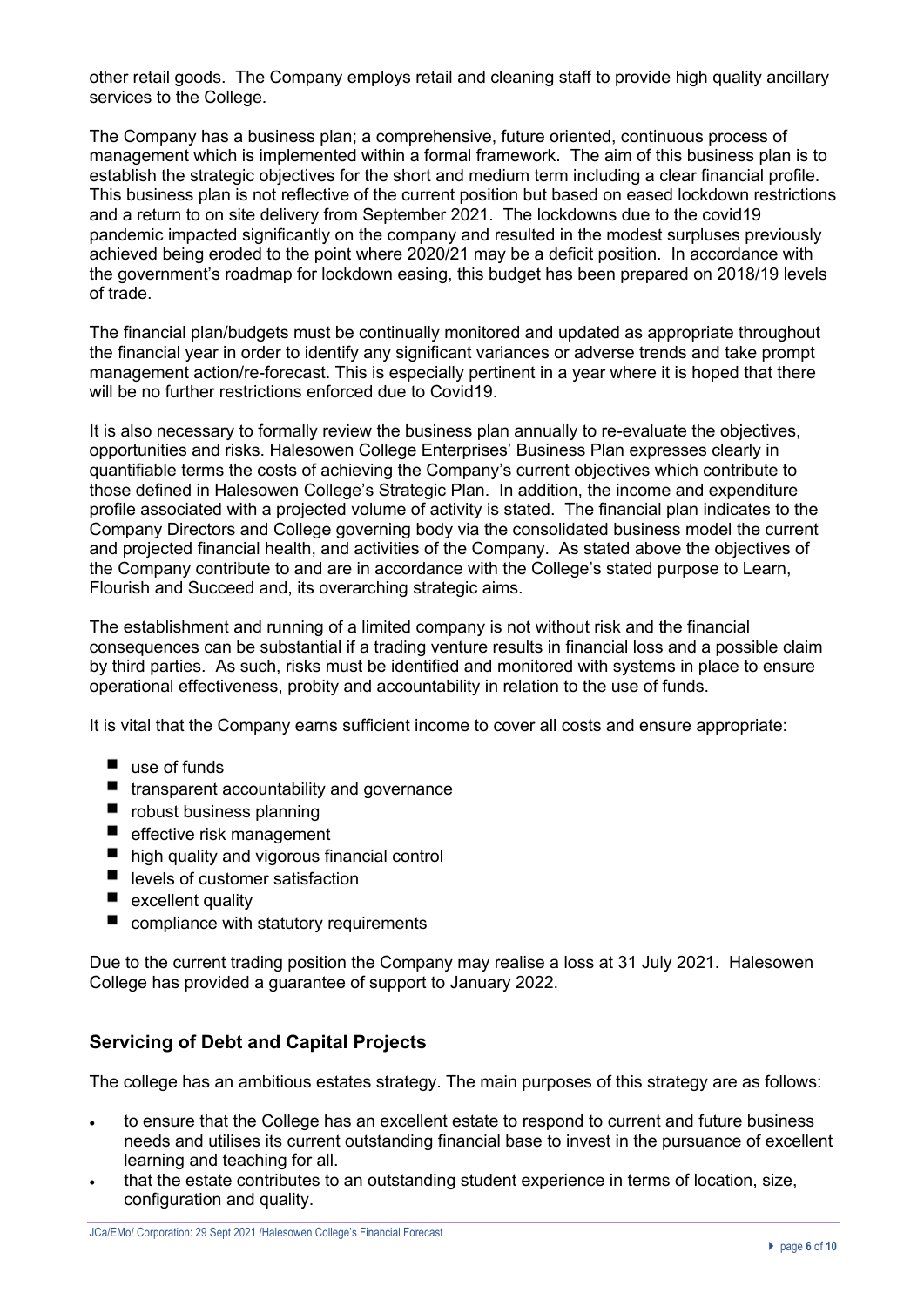- to commit to an effective and efficient maintenance programme which underpins capital development and keeps the estate fit for purpose and compliant with all relevant statutory requirements.
- Achieves environmental targets

The estate is one of the College's most valuable assets and therefore it is important to develop a strategy which is well managed and linked directly to:

- curriculum development
- the needs of learners
- stakeholders and partners
- affordability.

The College, through this estate's strategy will aim to use any grant funding to:

- Increase utilisation more versatile and suitable spaces that will support greater flexibility to meet current needs and to adapt to future needs.
- Estate rationalisation and efficiency reducing inefficient space which is no longer fit for purpose and rationalising estates to deliver reduced operating costs, generate efficiencies and allow for more effective targeting of resources
- Promote financial sustainability through operational savings and/ or ability to generate additional income.
- Improve accessibility and suitability of estate for SEND and disabled learners and staff

The College has bid via the FE Capital Transformation Fund for a £5.3m project. We seek to refurbish our Shenstone Campus (FE01) to address significant structural and access issues identified by an independent survey; upgrade the site to Category A and, provide an industry standard learning environment for healthcare science, care and nursing professions. Many curriculum areas already benefit from high quality accommodation and we aim to standardise this across College. Capital grant support of 70% is sought for this project with any balance being funded from reserves.

A bid has also been submitted to the Post 16 Capacity Fund. This plan involves the construction of a new block on the Whittingham site which we aim to be carbon zero as part of our College wide environmental strategy which aims to reduce carbon footprint by 50% by 2025. The other aspect of the project is to relocate our hair and beauty curriculum to a High Street location in Halesowen town. There are a significant number of vacant units in the town and the inclusion of college salons would not only provide realistic work experience for our learners but contribute to the economic regeneration of the town. The cost of this is £2.4225m with £1.69575m requested as a capital grant. Again, the match would be from College reserves.

These projects are fully reflected in the model. It is not anticipated at this point that the College will need to seek no borrowing providing that the capital grants are approved at the specified level.

### **Financial Health**

The College retains its outstanding financial health throughout this forecast model and has no request to moderate the automated grade.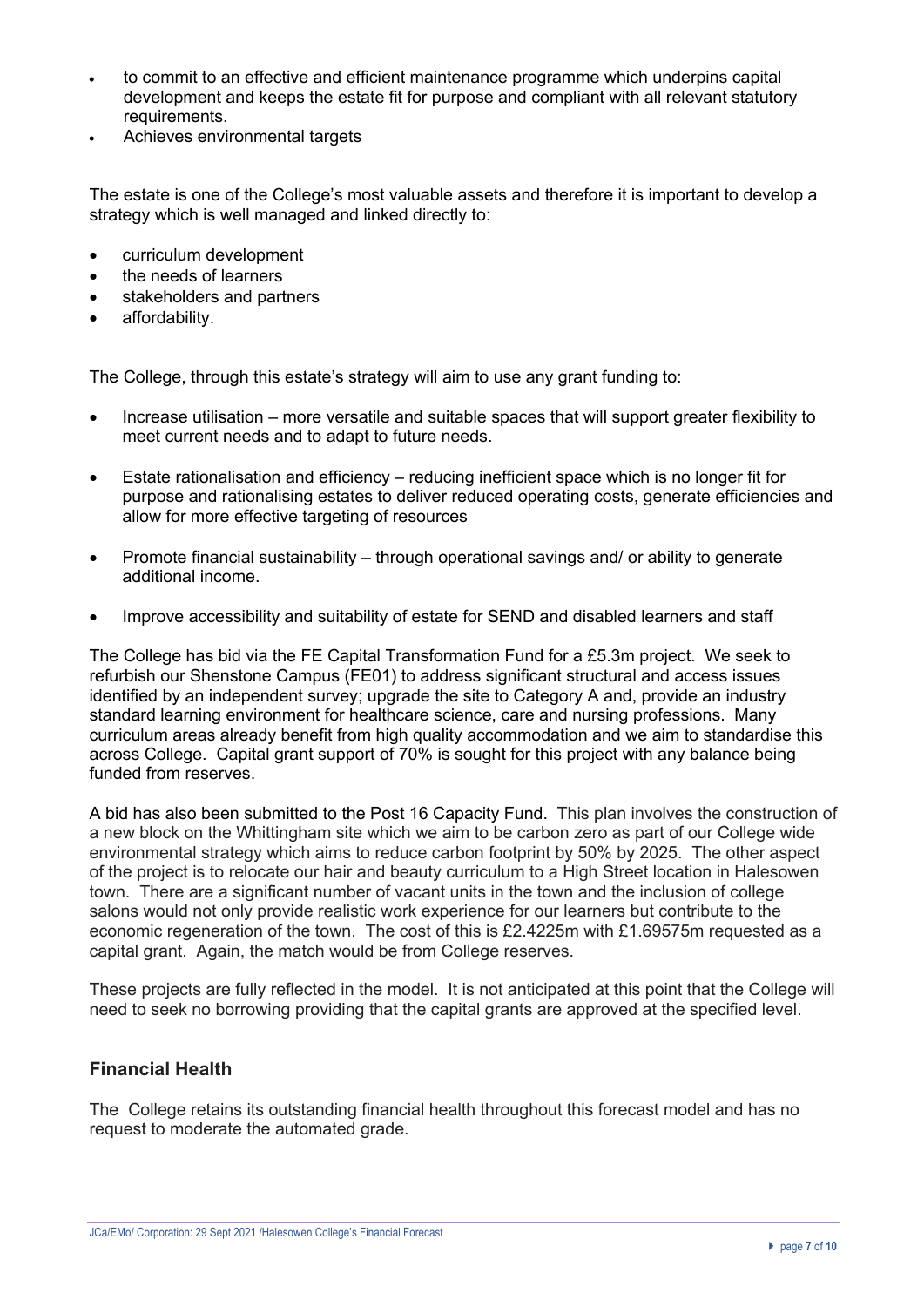# **Assumptions**

In preparing the 2021/22 budget the following assumptions have been made:

#### **Income**

The main grant for 16-18 is secure income as this followed the lagged model. However, beyond 2021/22 there is less certainty. There is no inflationary aspect in the 2021/22 model. The College is embarking on a period of growth which will be reflected in the new strategic plan. For 16-18 learners this is partly derived from demographic upturn. Increase in study programme learners can result in financial pressure as there is no guarantee of any in year growth through the lagged funding model. For apprenticeships and adult skills, the College is aiming to increase its market share and be a pivotal part of the plan to economic recovery for the locality following the lockdowns necessary due to the pandemic.

The level of AEB funding from the WMCA is confirmed. However, the college has bid for funding from the National Skills Fund to build capacity for adult skills at level 3 in priority areas. This is not consolidated into the model as at the time of presenting the budget to the corporation we were uncertain if the bid would be successful.

Income from apprenticeships has been increased. The team has been restructured and there is a firm development plan in place to grow provision whilst improving quality. It has been difficult for learners to gain employment in lockdown and the associated economic recession. The team are working closely with employers to offer a relevant curriculum which has positive impact on the local economy.

The TPA support is now integrated into this budget heading.

Income from HE is forecast to be higher than in the previous year. It is expected that many students deferred their studies until 2021 due to the pandemic. Numbers on several HE courses already show an increase year on year for example sport and business HNC/D. The College is working with university partners to build additional progression pathways in priority areas for 2022 entry.

Other sources of income are included based on projected levels of activity. Income from bids is only included once the bid has been approved.

The level of consolidation from the company reflects the company business plan which as stated above is based on a pre pandemic trading profile.

#### **Pay**

The pay budget is derived from the current curriculum plans with the critical mass of delivery on site but retaining some elements of line learning. The curriculum plans have been prepared on a growth model. If the student numbers are not realised, then the pay establishment will need to be reconsidered early in the autumn term. Approximately £250,000 of the pay budget relates to sessional staffing to build some flexibility into the model. Despite the increase in pay, a number of savings from support staff and management have been made.

It is assumed that there are no employer pension increases in 2021/22.

No pay award is recommended in the model at this point as this is also a consideration for the autumn term.

### **Non Pay**

The non-pay costs in certain areas have increased modestly overall with key changes on the current year model: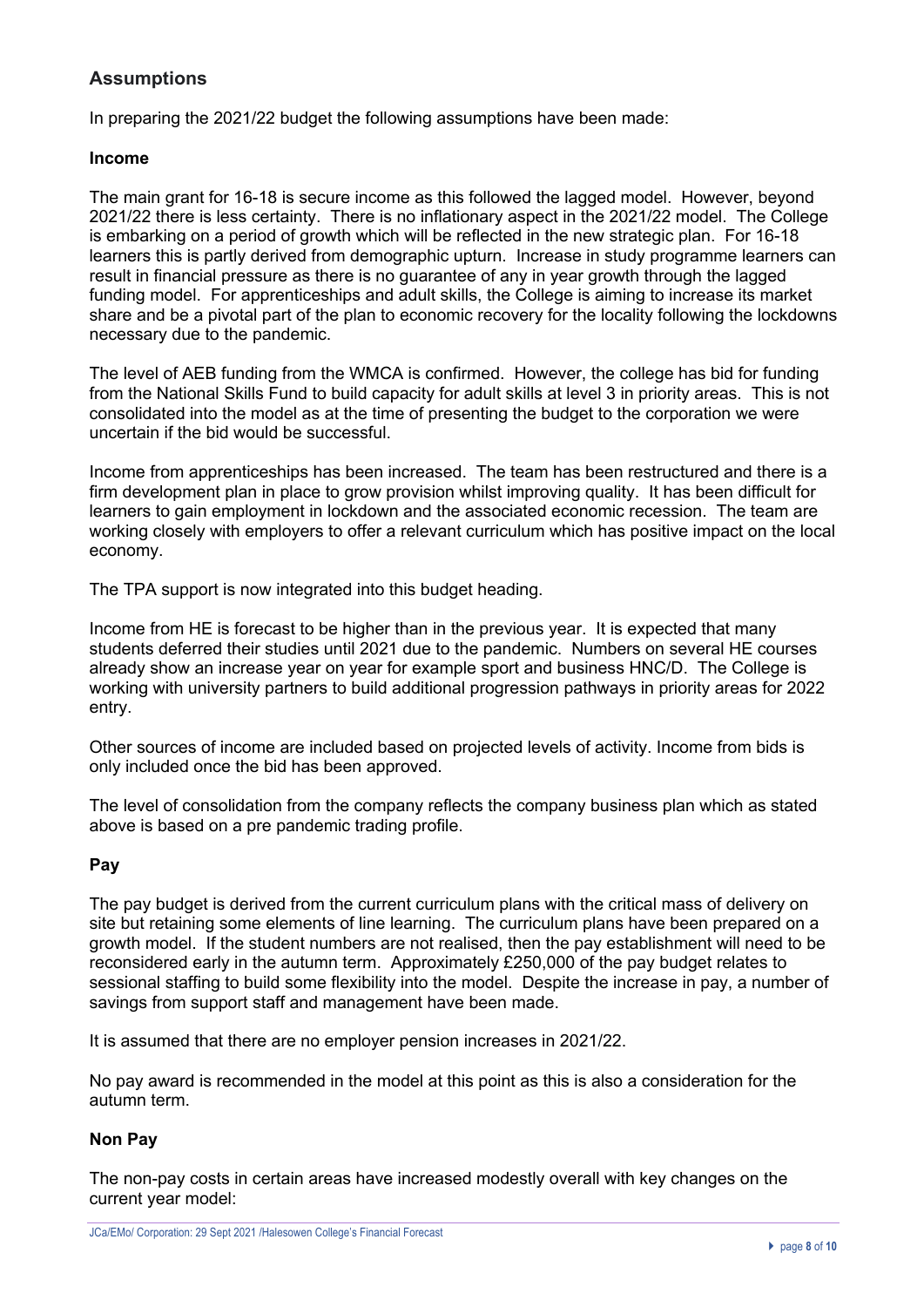- Costs of staff training have decreased as more professional development is conducted online negating the costs of travel and accommodation
- Increased costs of car allowances as assessors and work placement co-ordinators resume regular visits to learners in the workplace
- Equipment and licenses increased as additional digital licenses are required to support online and blended learning plus existing licenses are increasing sharply in price notably Adobe and Microsoft
- Insurance has increased to provide enhanced levels of cover for cyber and employers liability
- Exams has increased to reflect a more traditional year in 2022
- Student welfare increased to reflect the level of grant awarded

Beyond year one of the forecast, the assumption hold firm. The income for 16-18 has increased based on a growth of 3% year on year. Based on the demographic shift and the trajectory of the applications this is a modest increase.

#### **Sensitivity analysis**

The risks to the financial model are detailed above.

The College aims to identify, evaluate and continuously manage threats and maximise pportunities to ensure the best achievement of the College's mission and strategic objectives, and to discharge fully all statutory responsibilities. A main part of the risk strategy is the risk profiling methodology which determines the threats in terms of likelihood and consequence at both inherent and residual level after taking account of mitigating factors and controlling actions.

The college has a Risk Management Policy which forms part of the College's internal control and corporate governance arrangements.

The policy explains the College's underlying approach to risk management, documents the roles and responsibilities of the Corporation, the Audit Committee, College Leadership Team and other key parties. It also outlines key aspects of the risk management process and identifies the main reporting procedures. In addition, it describes the process the Corporation will use to evaluate the effectiveness of the College's internal control procedures.

Good risk management and early and ongoing identification of risks are essential to success, ie:

- **planned objectives are more likely to be achieved**
- $\blacksquare$  adverse risks are less likely to happen
- $\blacksquare$  the impact of adverse risks which are realised are reduced

Given the current financial health and level of cash reserve the College is resilient to adverse events and has indeed responded to Covid 19, at some considerable cost, without compromising the student experience or quality of education.

The core risk to the model is student numbers. Halesowen College operates in a competitive patch for 16-18, adult and apprentices. Should the volume of students not materialise then the model will need to be recalibrated. However, significant levels of turbulence in student numbers are not anticipated.